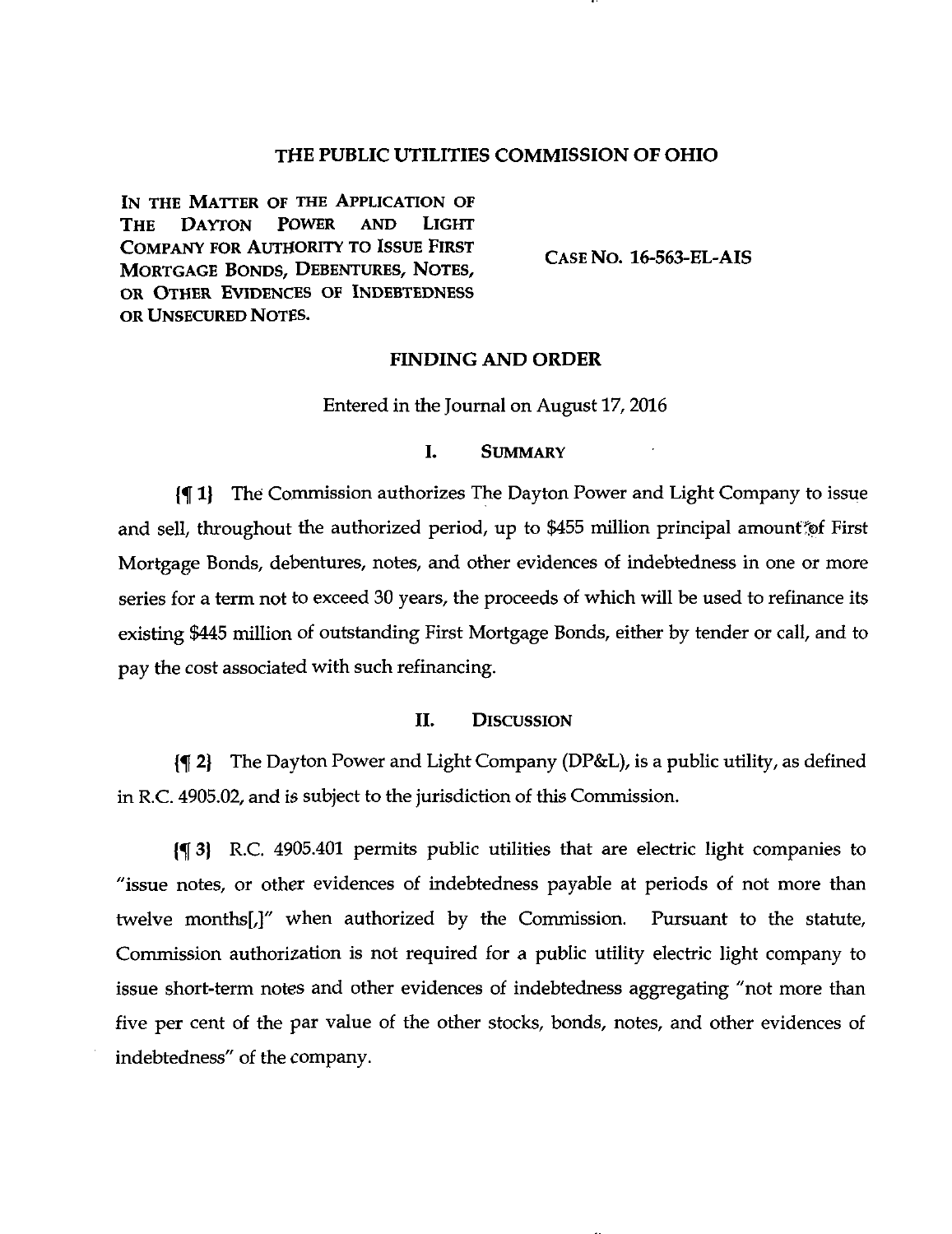jf 4} On March 14, 2016, DP&L filed an application for authority to issue and sell up to \$455 million principal amount of First Mortgage Bonds, debentures, notes, and/or other evidences of indebtedness, in one or more series, for terms not to exceed 30 years. DP&L proposed that the proceeds from the sale would be used to refinance \$445 million of outstanding First Mortgage Bonds, either by tender or call, and to pay for the costs associated with such refinancing. DP&L then asserted that the proposed ttansaction would benefit customers by replacing \$445 million of existing First Mortgage Bonds that are due and payable on September 15, 2016, and would help DP&L obtain the consent of bondholders necessary to properly effectuate the ttansfer of DP&L's generation assets. Additionally, the initial application targeted to have underwriting or placement discounts and commissions or agent's/agents' fees not in excess of 1.25 percent of the principal amount of the First Mortgage Bonds, debentures, notes, and/or other evidences of indebtedness sold.

If 5) On April 15, 2016, Staff filed its review and recommendations regarding DP&L's initial application. Staff asserted that the proposed financing requested by DP&L would not make any noticeable change on a pro forma basis in the capitalization sttucture of DP&L. Further, Staff noted that in Case No. 13-2420-EL-UNC, the Commission directed DP&L to achieve and maintain a capital ratio of 50 percent debt and 50 percent equity after its generation assets are transferred. In re The Dayton Power and Light Co., Case No. 13-2420-EL-UNC, Finding and Order (Sept. 17, 2014). Staff stated that it believed the proposed issuance would facilitate DP&L's ttansfer of its generation assets and eventually arrive at a balanced capitalization sttucture. Staff also recommended that the Commission direct DP&L to take necessary steps to attain a balanced capitalization ratio by January 1, 2018. Staff asserted that DP&L's application was reasonable and should be approved.

If 6} By Order issued on May 18, 2016, the Conunission approved DP&L's application in this matter. The Commission agreed with DP&L and Staff that the proposed ttansaction would help DP&L obtain the consent of bondholders, which is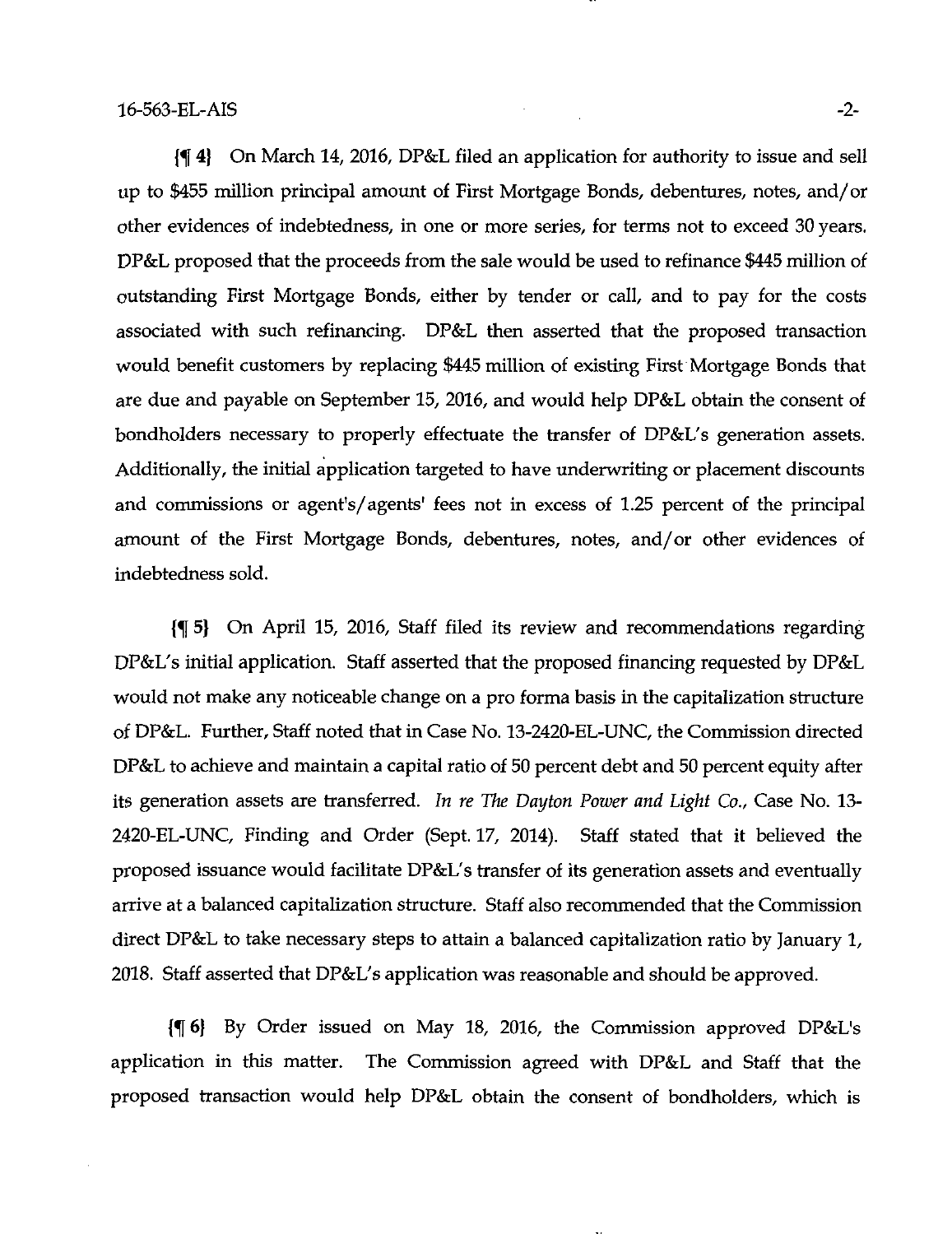necessary to amend DP&L's First & Refunding Mortgage in order to properly effectuate the ttansfer of DP&L's generation assets. Additionally, the Commission agreed with Staff that DP&L should take necessary steps to attain a balanced capitalization ratio by January 1,2018.

{f 7} Thereafter, on July 12, 2016, DP&L filed an amended application in this matter for authority to issue and sell, throughout the authorized period, up to \$455 million principal amount of First Mortgage Bonds, debentures, notes, and other evidences of indebtedness in one or more series for a term not to exceed 30 years, the proceeds of which will be used to refinance its existing \$445 million of outstanding First Mortgage Bonds, either by tender or call, and to pay the cost associated with such refinancing. DP&L argues that, since the Commission's Order adopting the initial application, DP&L has been exposed to economic and financial uncertainty arising from the Supreme Court of Ohio's opinion in In re Application of Dayton Power & Light Co., 2016-Ohio-3490. Due to this economic and financial uncertainty, FitchRatings noted that it anticipates negative ratings pressure on DP&L, and S&P Global Ratings placed DP&L and DPL Inc. on CreditWatch with negative implications. Accordingly, while the initial application targeted to have underwriting or placement discounts and commissions or agent's/agents' fees not in excess of 1.25 percent of the principal amount of the new bonds sold, the Supreme Court's decision and the change in DP&L's credit profile will likely increase these costs to up to 1.5 percent of the principal amount.

If 8) On August 5, 2016, Staff filed its review and recommendations regarding DP&L's amended application.

If 9) Upon review of DP&L's amended application, the Commission finds that it is reasonable and should be approved. DP&L is authorized to issue and sell, throughout the authorized period, up to \$455 million principal amount of First Mortgage Bonds, debentures, notes, and other evidences of indebtedness in one or more series for a term not to exceed 30 years, the proceeds of which will be used to refinance its existing \$445 million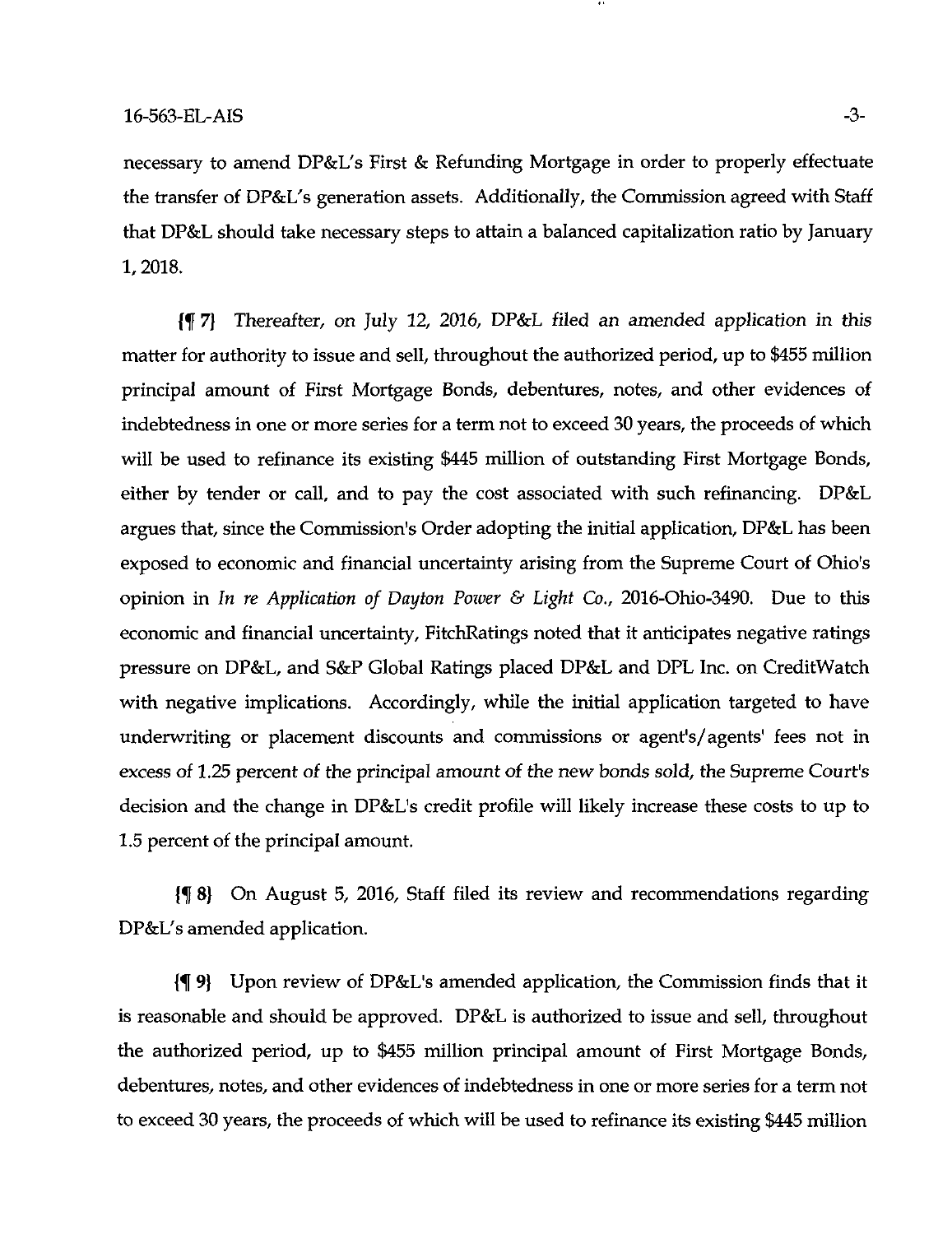of outstanding First Mortgage Bonds, either by tender or call, and to pay the cost associated with such refinancing. The Commission agrees that this transaction will help DP&L obtain the consent of bondholders, which will be necessary to amend DP&L's First & Refunding Mortgage in order to properly effectuate the ttansfer of DP&L's generation assets. Additionally, the Commission finds that DP&L shall be authorized for underwriting or placement discounts and commissions or agent's/agents' or arranger fees not in excess of 1.5 percent of the principal amount of the First Mortgage Bonds, debentures, notes, and other evidences of indebtedness sold. Further, the Commission finds that DP&L should take necessary steps to attain a balanced capitalization ratio by January 1, 2018. Finally, the Commission finds that no hearing is necessary in this matter.

#### III. ORDER

 $\{\P 10\}$  It is, therefore,

If 11} ORDERED, That DP&L's amended application is approved and DP&L is authorized through December 31, 2016, to issue and sell up to \$455 million principal amount of First Mortgage Bonds, debentures, notes, and other evidences of indebtedness in one or more series for a term not to exceed 30 years, pursuant to R.C 4905.40 and 4905.41, and pursuant to the terms and conditions as described in the application and this Finding and Order. It is, further.

If 12} ORDERED, That the authorization granted by this Finding and Order shall not be consttued as limiting the Commission's determination of the appropriateness of DP&L's future long-term security offerings issues wholly or in part for the purpose of retiring its outstanding short-term evidences of indebtedness. It is, further.

If 13} ORDERED, That nothing in this Finding and Order be consttued to imply any guaranty or obligation as to the unsecured notes and other evidences of indebtedness or the associated interest on the part of the state of Ohio. It is, further.